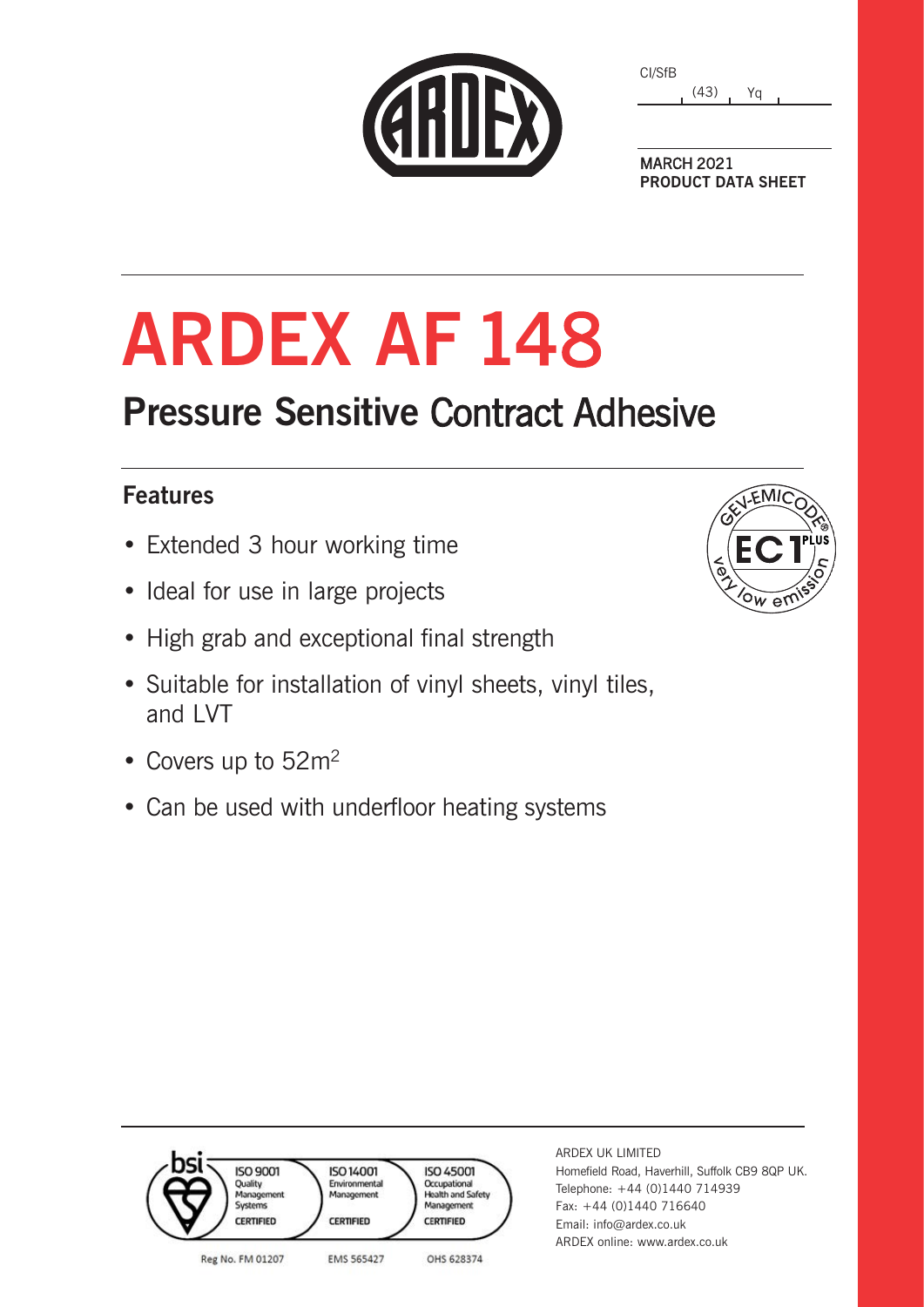## **ARDEX AF 14**8

### **Pressure Sensitive** Contract Adhesive

#### **DESCRIPTION**

ARDEX AF 148 is a water-based, solvent free, low odour, pressure sensitive acrylic emulsionbased floorcovering adhesive, with an extended working time of 3 hours.

ARDEX AF 148 offers excellent application properties and produces a high bond strength with permanent high tack. It is protected from biodegradation and has excellent resistance to plasticiser migration.

ARDEX AF 148 meets the requirement guidelines for the EMICODE license 'EC1 PLUS', achieving the lowest possible emission limits.

#### **USE**

ARDEX AF 148 is ideal for installing all types of vinyl floorcoverings, and can be used with all ARDEX Latex and Water-Based Levelling and Smoothing Compounds in both commercial and domestic locations.

#### **PRIMING**

Priming is not required, however, on highly absorbent surfaces it can be advantageous to prime with ARDEX P 51 Priming and Bonding Agent diluted 1:3 with cold, clean water. This will maintain the working time and ensure maximum coverage of the adhesive.

#### **SUBSTRATE PREPARATION**

The subfloor must contain an effective damp proof membrane and be dry, with an equilibrium relative humidity of 75% or below. Where an effective damp proof membrane is absent, or the relative humidity of the subfloor is above 75% RH, consult the ARDEX Moisture Control brochure or contact ARDEX Technical Support Team or the correct product selection.

The subfloor must be hard, clean, free from barrier materials, sound and smooth in accordance with the relevant clauses of BS 8203 and BS 8204. Any dust should be removed using suitable vacuum equipment, prior to applying ARDEX AF 148, as it can affect both the coverage and performance of the adhesive.

Uneven subfloors should be levelled with the appropriate ARDEX Latex or Water-Based Levelling and Smoothing Compound.

ARDEX ARDURAPID A 45 Rapid Drying and Hardening Internal Repair Mortar can be used for repairs to the subfloor/stairs etc., up to 50mm thick, in accordance with the product data sheet.

Joints, nail holes and imperfections in plywood, or minor surface damage to existing levelling and smoothing compounds i.e. footprints or trowel marks, may be presmoothed and levelled prior to the application of ARDEX AF 148, using ARDEX FEATHER FINISH in accordance with the product data sheet. Fabricated underlays such as flooring grade plywood, (SP101) should be installed where required over existing timber bases. Wood-based fabricated underlays should be suitable for the floorcovering and be at the equilibrium moisture content they will have in service at the time they are covered.

#### **MIXING**

ARDEX AF 148 is ready for use, for optimum performance the adhesive should be thoroughly mixed to ensure the even dispersion of polymers before application.

#### **APPLICATIO**N

The installation area and subfloor should be kept at the recommended temperature as specified by the floorcovering manufacturer and the relevant clauses of BS 8203. These temperatures need to be maintained 48 hours prior to installation, during installation, and 48 hours after installation.

ARDEX AF 148 should be applied evenly to the suitably prepared substrate using the appropriate serrated trowel, held approximately at a 60 degree angle to the subfloor, to maximise coverage and avoid forming pools of adhesive.

Depending on the type of installation, the following advice should be observed.

ARDEX AF 148 should be applied to the subfloor and left to dry to a full tack, at least 30-45 minutes, depending on subfloor absorbency and ambient conditions.

For optimum performance, place the floorcovering into the adhesive within 180 minutes, taking care to ensure correct alignment. Roll the floorcovering using a 68kg roller and/or use a smoothing tool. Roll from side to side first, then end to end, to ensure full overall contact with the adhesive. Remove any air pockets with a cork board or rubbing tool before rolling. Where there is a delay between applying the adhesive and the installation of the floorcovering, any contamination, e.g. by other trades, must be prevented from affecting the applied ARDEX AF 148.

When applying adhesive onto the substrate, ensure that any adhesive which is surplus to requirements, and has been moved across the subfloor, is not placed back into the container. It should be placed into an alternative container for safe, easy disposal. This will avoid possible contamination issues.

#### **UNDERFLOOR HEATING**

Underfloor heating systems should be commissioned in accordance with the heating manufacturer's instructions; if comment cannot be found then the guidance given in BS 8203 and BS 8204 should be followed.

Thermal cycling of the subfloor will require raising the temperature of the substrate slowly, usually 5°C a day, to full operating temperature, held for a defined period, and slowly brought back down, usually 5°C a day, so that any shrinkage that is likely to take place occurs before the floorcovering is installed.

If moisture tests are required to verify the relative humidity of the substrate, the underfloor heating system should be switched off for 48 hours prior to testing.

If moisture testing is not required, or after the tests are completed, the heating system should be stabilised to room temperature, but not below 15°C, before installing the floorcovering. The floorcovering should be allowed to acclimatise to the substrate temperature.

After installation allow at least 48 hours of constant temperature for the adhesive to properly cure, before slowly increasing the temperature up to the normal operating temperature of the area.

Do not subject the floor to static or dynamic loads, loaded trolleys, etc., or move fixtures, furniture, etc., onto the flooring until the adhesive has fully set, typically 48 hours at  $20°C$ 

#### HIGH TEMPERATURE

ARDEX AF 148 is suitable for use over underfloor heating systems and is classified as high temperature resistant. The surface floor temperature must not exceed 30°C. Consult the floorcovering manufacturer for detailed guidance. For areas subjected to prolonged or extreme solar gain, such as southerly facing aspects, consider the use of ARDEX AF 2575 PLUS Heavy Duty Adhesive.